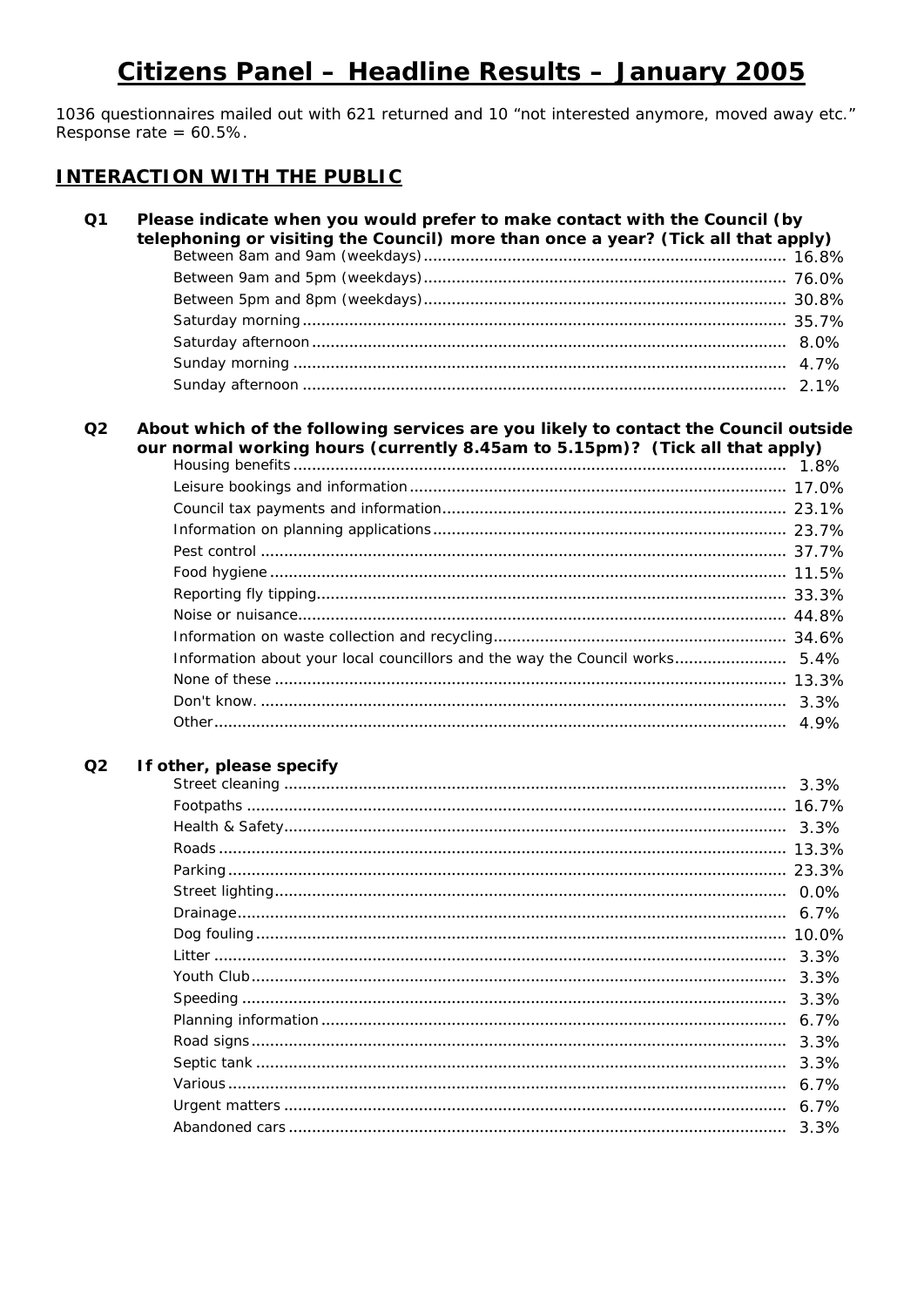|                | Council (telephone or visit) in a year?                                           |  |
|----------------|-----------------------------------------------------------------------------------|--|
|                |                                                                                   |  |
|                |                                                                                   |  |
|                |                                                                                   |  |
|                |                                                                                   |  |
|                |                                                                                   |  |
| Q4             | If you have made contact with the Council in the last 12 months, which method did |  |
|                | you use? (Tick all that apply)                                                    |  |
|                |                                                                                   |  |
|                |                                                                                   |  |
|                |                                                                                   |  |
|                |                                                                                   |  |
|                |                                                                                   |  |
|                |                                                                                   |  |
|                |                                                                                   |  |
|                |                                                                                   |  |
|                |                                                                                   |  |
| Q <sub>5</sub> | For what reason did you contact the Council the last time you did so?             |  |
|                |                                                                                   |  |
|                |                                                                                   |  |
|                |                                                                                   |  |
|                |                                                                                   |  |
|                |                                                                                   |  |
|                |                                                                                   |  |
|                |                                                                                   |  |
|                |                                                                                   |  |
|                |                                                                                   |  |
|                |                                                                                   |  |
|                |                                                                                   |  |
|                |                                                                                   |  |
|                |                                                                                   |  |

#### If other, please specify  $Q<sub>5</sub>$

|  | 4.4%    |
|--|---------|
|  | 2.2%    |
|  | 2.2%    |
|  | 4.4%    |
|  | 2.2%    |
|  | $6.7\%$ |
|  | 2.2%    |
|  | 2.2%    |
|  | 2.2%    |
|  | 6.7%    |
|  | 2.2%    |
|  | 2.2%    |
|  | 2.2%    |
|  | 2.2%    |
|  | 2.2%    |
|  | 2.2%    |
|  | 4.4%    |
|  | 6.7%    |
|  | 4.4%    |
|  |         |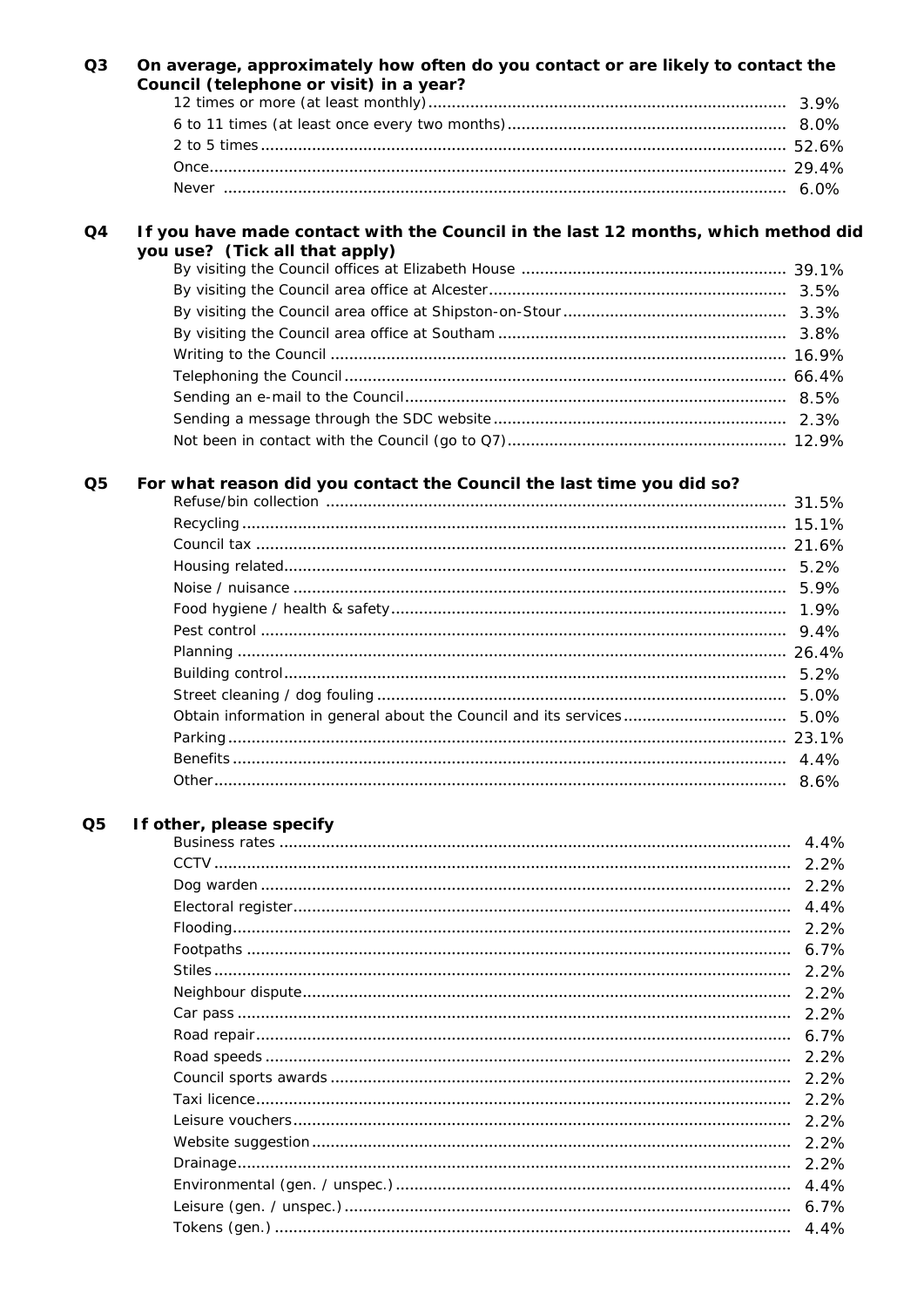#### **Q6 Overall, how satisfied / dissatisfied are you with the way you were dealt with by the Council?**

## **SDC CORPORATE STRATEGY**

| Q7 | There are three targets under consideration for AIM 1 - the Development of Safer<br>and Healthier Communities. Which are the two most important for the Council to |       |
|----|--------------------------------------------------------------------------------------------------------------------------------------------------------------------|-------|
|    | deliver by the date given? (Tick 2 boxes only)                                                                                                                     |       |
|    | 1. Work with partners to reduce the total number of recorded crimes by 12.5% from the                                                                              | 93.7% |
|    |                                                                                                                                                                    |       |
|    | 3. Work with partners to develop a Wellesbourne leisure and community facility by April<br>2008                                                                    | 22.8% |

**Q8 If you have any comments on the target levels shown above, i.e. increase, reduce or amend them, or you would like to suggest any other targets that are not in the above list for AIM 1, please comment here?**

Comments to follow

#### **Q9 There are six targets under consideration for AIM 2 - The Development of Sustainable Communities. Which are the three most important for the Council to deliver by the date given? (Tick 3 boxes only)**

| 1. Improve the energy efficiency of homes in the District by 28% compared to 1996                                                                                                        | 44.4%  |
|------------------------------------------------------------------------------------------------------------------------------------------------------------------------------------------|--------|
| 2. Recycle or compost 40% of household waste collected by April 2008 80.5%                                                                                                               |        |
| 3. Reduce the amount of waste collected per head of population by 2% compared to the                                                                                                     | 24.9%  |
| 4. Complete 50% of the projects in the Waterfront Masterplan in Stratford upon Avon (to<br>protect the future of the area beside the River Avon in the town) that we are responsible for | -28.5% |
| 5. Ensure the provision of 250 new affordable housing units by April 2008.  55.0%                                                                                                        |        |
| 6. Have no homeless families housed in Bed and Breakfast accommodation by April 2007.  54.8%                                                                                             |        |

**Q10 If you have any comments on the target levels shown above, i.e. increase, reduce or amend them, or you would like to suggest any other targets that are not in the above list for AIM 2, please comment here?**

Comments to follow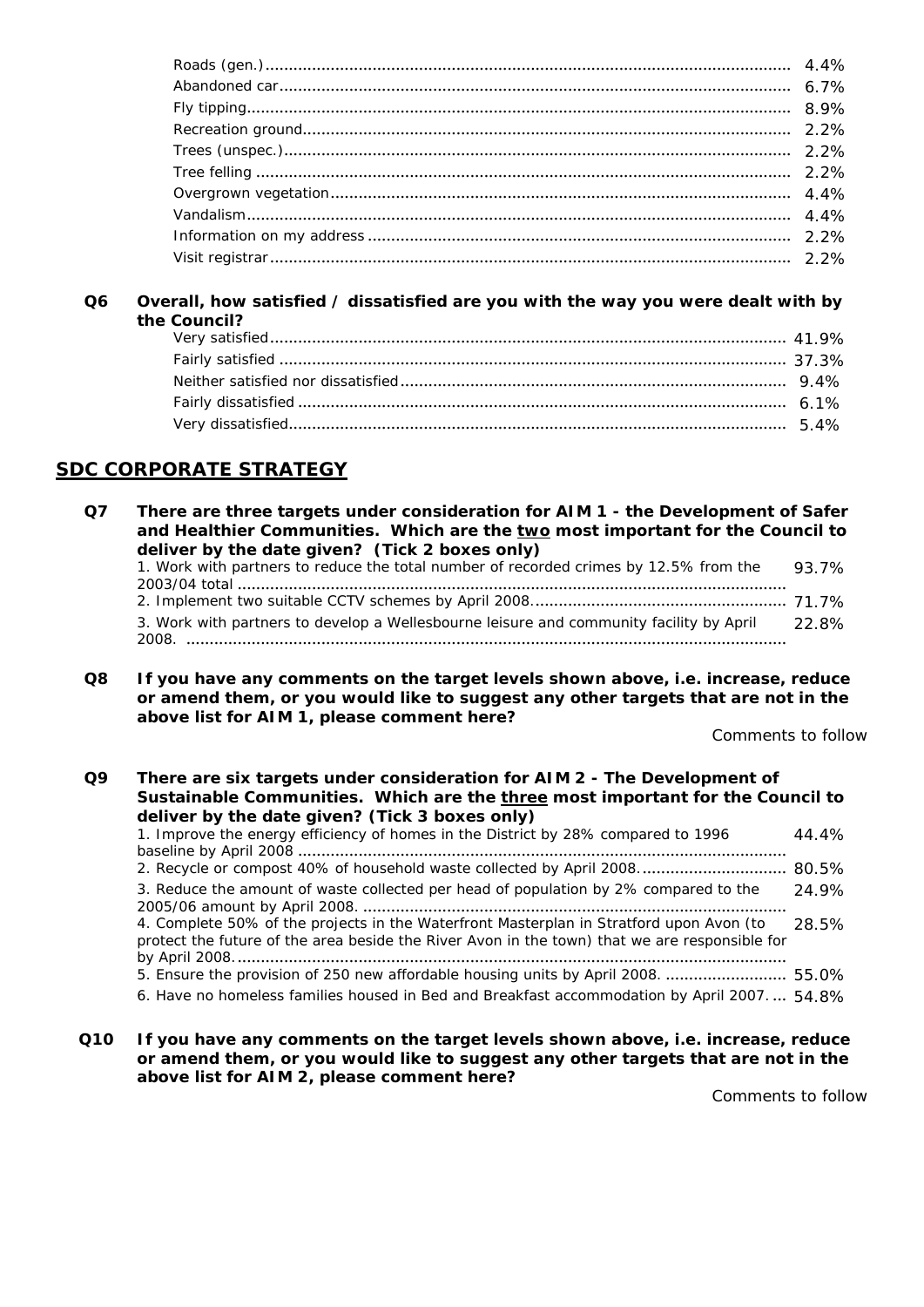- **Q11 There are four targets under consideration for AIM 3 THE CREATION OF INCLUSIVE COMMUNITIES. Which are the two most important for the Council to deliver by the date given? (Tick 2 boxes only)** *1. Enhance joint local service provision in Southam (a One-Stop Shop providing access to services of various public bodies in one building), and identify further facilities across the District, by April 2008*.......................................................................................................... 36.7% *2. Provide access to 100% of services through a transactional website (e.g. ability to order Council services electronically) by 31st December 2005* ....................................................... 40.1% *3. Set up a Youth Council by April 2006* ............................................................................... 54.4% *4. Help more residents obtain benefits they are entitled to by April 2008*.............................. 63.0%
- **Q12 If you have any comments on the target levels shown above, i.e. increase, reduce or amend them, or you would like to suggest any other targets that are not in the above list for AIM 3, please comment here?**

Comments to follow

**Q13 Thinking of all 13 targets in total listed under the three aims, which is the most important target you feel we should ensure is achieved? Please write in the target below.**

Comments to follow

## **PEST CONTROL**

| Q14 | Are you aware that Stratford District Council provides a Pest Control Service?                                                                                                                  |           |       |            |  |
|-----|-------------------------------------------------------------------------------------------------------------------------------------------------------------------------------------------------|-----------|-------|------------|--|
|     |                                                                                                                                                                                                 | Go to Q15 |       |            |  |
|     |                                                                                                                                                                                                 | Go to Q16 |       |            |  |
| Q15 | All rats and mice are treated free of charge at domestic premises. Are you aware<br>of this fact?                                                                                               |           |       |            |  |
|     |                                                                                                                                                                                                 |           |       |            |  |
|     |                                                                                                                                                                                                 |           |       |            |  |
| Q16 | If the Council were to start charging for the control of rats and mice in your home,<br>do you think this is right?                                                                             |           |       |            |  |
|     |                                                                                                                                                                                                 |           |       |            |  |
|     |                                                                                                                                                                                                 |           |       |            |  |
| Q17 | Do you think the following groups should be exempt from being charged?                                                                                                                          |           |       |            |  |
|     |                                                                                                                                                                                                 | Yes       | No    | Don't Know |  |
|     | Pensioners                                                                                                                                                                                      | 87.9%     | 10.0% | 2.0%       |  |
|     | Persons in receipt of a means tested<br>benefit                                                                                                                                                 | 73.9%     | 19.0% | 7.1%       |  |
| Q18 | Do you feel that the problem of rats and mice infestation has increased in the last<br>five years in your local area (within about a 15-20 minute walk or 5-10 minute<br>drive from your home)? |           |       |            |  |
|     |                                                                                                                                                                                                 |           |       |            |  |
|     |                                                                                                                                                                                                 |           |       |            |  |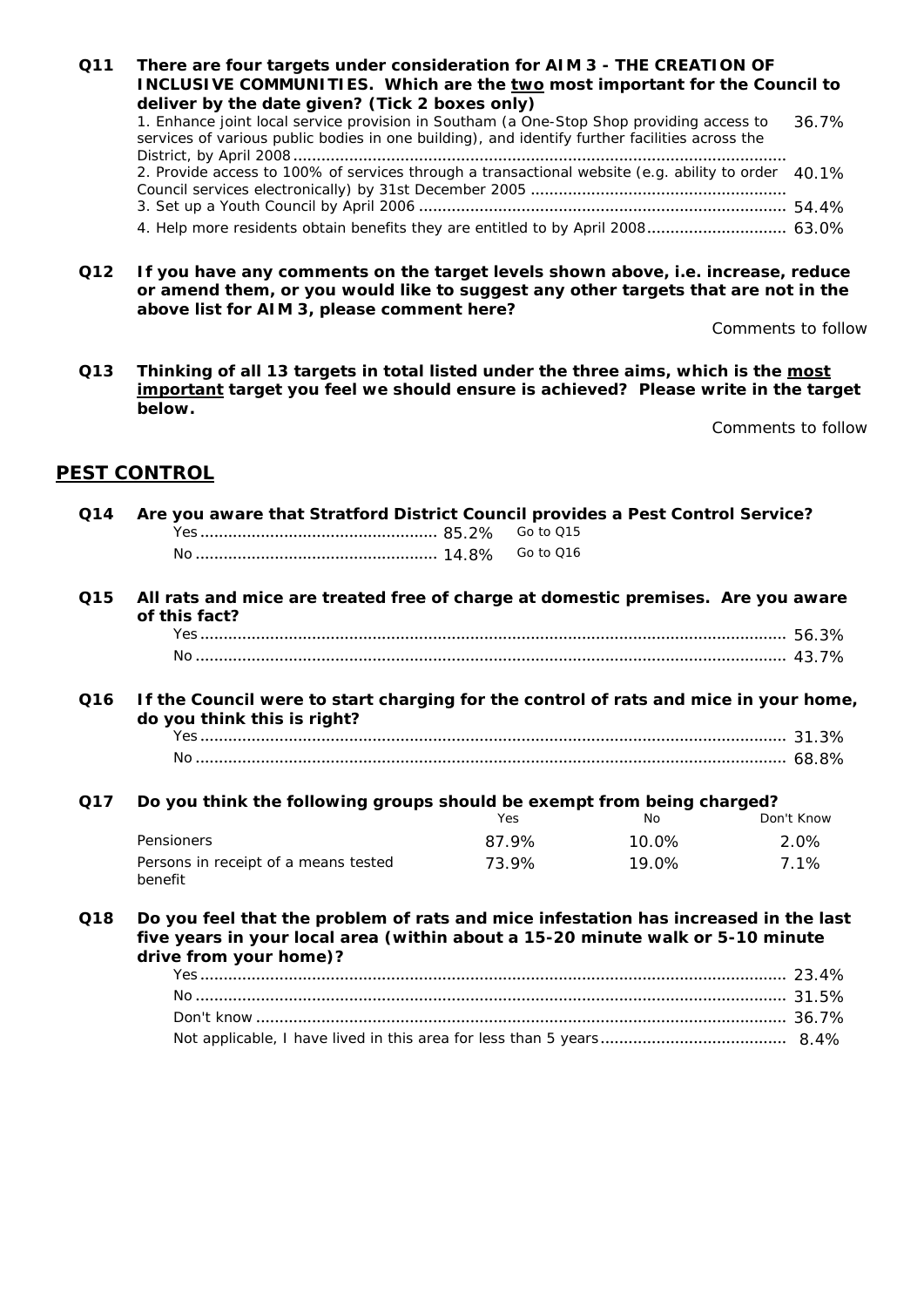## **NOISE CONTROL**

## **Q19 Can you tell me how much of a problem overall the level of noise is in your local area (within about a 15-20 minute walk or 5-10 minute drive from your home)?** *Very big problem* ......................................................................................................... 4.9% *Fairly big problem*........................................................................................................ 14.3% *Minor problem* ............................................................................................................. 30.2% *Not a problem*.............................................................................................................. 38.9% *It happens but it is not a problem* ................................................................................ 11.3% *Don't know* .................................................................................................................. 0.5%

### **Q20 On a scale of 1 to 7 where 1=not at all sensitive and 7=very sensitive, how sensitive would you say you are about noise?**

| 1 - not at all $2$ $3$ |  | $\overline{4}$ | $\sqrt{5}$                              | 6 7 - very |           |
|------------------------|--|----------------|-----------------------------------------|------------|-----------|
| sensitive              |  |                |                                         |            | sensitive |
|                        |  |                | 4.2% 8.0% 17.5% 21.2% 23.2% 12.7% 13.2% |            |           |

### **Q21 How would you rate the following types of noise in your local area?**

|                                  | Serious problem | Problem, but not<br>serious | Not a problem |
|----------------------------------|-----------------|-----------------------------|---------------|
| Road traffic                     | 13.5%           | 39.6%                       | 47.0%         |
| Aircraft                         | 6.5%            | 22.8%                       | 70.8%         |
| Trains / Railways                | 0.2%            | 2.4%                        | 97.4%         |
| Industrial / Commercial premises | 2.4%            | $7.1\%$                     | 90.5%         |
| Road works                       | 1.8%            | 10.9%                       | 87.2%         |
| Construction / Demolition        | 2.0%            | 11.2%                       | 86.8%         |
| Pubs, clubs & entertainment      | $6.0\%$         | 16.3%                       | 77.8%         |
| Farming related                  | 0.4%            | 9.7%                        | 89.9%         |
| Animals                          | 3.1%            | 14.5%                       | 82.4%         |
| Sports events                    | 1.5%            | 5.6%                        | 92.9%         |

#### **Q22 What effect(s) does noise have on your home life. Does noise have any of these effects? (Tick all that apply)**

#### **Q23 How much of a problem are noisy neighbours or loud parties?**

### **Q24 Have you ever complained about a noise issue caused by a neighbour?**

| Νc |  |  |
|----|--|--|
|    |  |  |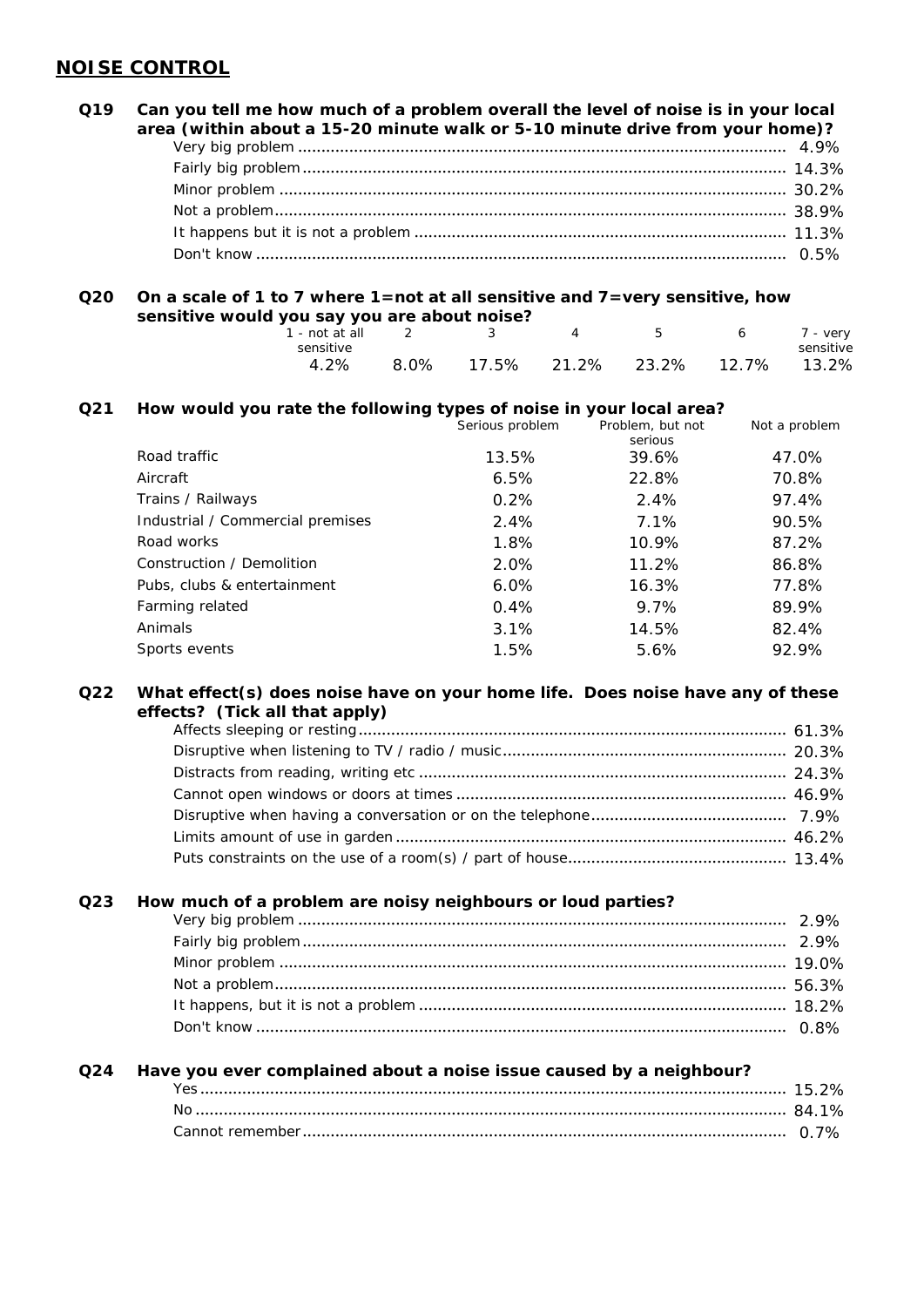### **Q25 Who did you complain to about a noise issue caused by a neighbour? (Tick all that apply)**

#### **Q26 Thinking about your complaint, how effectively do you feel your complaint was dealt with by...?**

|                                      | <b>Very Effectively</b> | Somewhat<br>Effectively | <b>Not Effectively</b> | Not Applicable |
|--------------------------------------|-------------------------|-------------------------|------------------------|----------------|
| <b>SDC Environmental Health Dept</b> | 5.5%                    | 30.9%                   | 23.6%                  | 40.0%          |
| SDC - Other Department               | 6.5%                    | $3.2\%$                 | 19.4%                  | 71.0%          |
| Member of Parliament                 | $0.0\%$                 | $0.0\%$                 | 16.0%                  | 84.0%          |
| The police                           | $2.2\%$                 | $10.9\%$                | 41.3%                  | 45.7%          |

### **HOUSEHOLD WASTE AND RECYCLING**

**Q27 Would you be prepared to pay extra council tax to have a kerbside recycling service for plastics and cardboard?**

### **Q28 What is the maximum you would be prepared to pay in extra council tax, in order to have your plastics and cardboard collected fortnightly?** *An extra £5 to £10 per year* ......................................................................................... 74.7% *An extra £11 to £20 per year* ....................................................................................... 18.9% *An extra £21 to £30 per year* ....................................................................................... 6.5%

**Q29 Several Councils looking to maximise the amount of dry recycling collected (everything but green waste), have changed their method of collection. They now collect general waste fortnightly, with dry recyclables such as tins, aluminium, glass, paper, clothing, plastics, and cardboard collected weekly. SDC would be interested in your view of this alternative method. Would you be in favour of such a scheme?** 

**Q30 If you are not in favour of this type of scheme, what other changes would you like to see?**

> *Participated in a public inquiry* ..................................................................................... 23.3% *Other*........................................................................................................................... 6.7%

Comments to follow

### **STATEMENT OF COMMUNITY INVOLVEMENT**

| Q31 | Have you been involved in the planning process before? |           |
|-----|--------------------------------------------------------|-----------|
|     |                                                        | Go to Q32 |
|     |                                                        | Go to 033 |
| Q32 | In what way were you involved? (Tick all that apply)   |           |
|     |                                                        |           |
|     |                                                        |           |
|     |                                                        |           |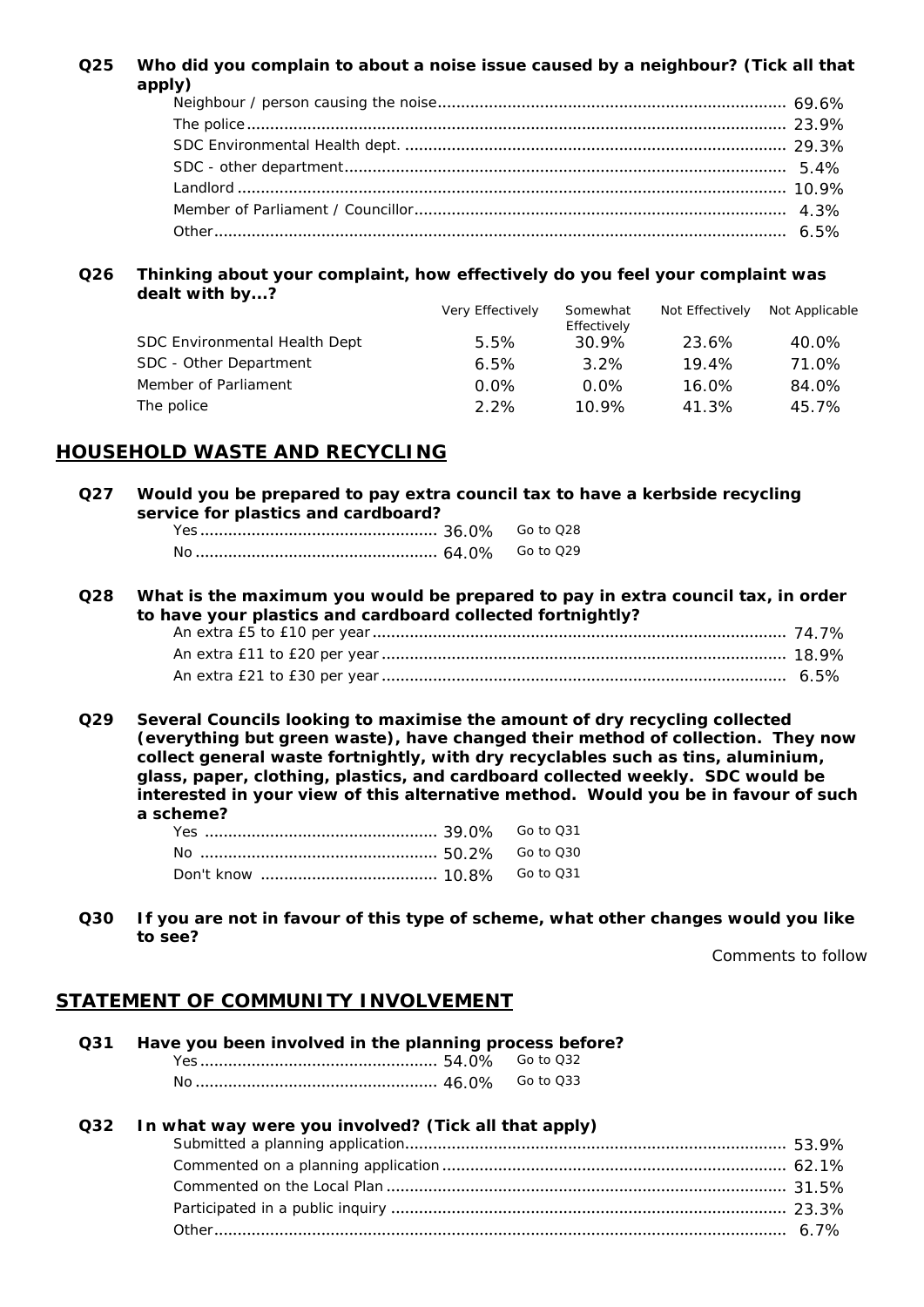### Q32 If other, please specify

|  | 4.5%  |
|--|-------|
|  | 9.1%  |
|  | 4.5%  |
|  | 4.5%  |
|  | 4.5%  |
|  | 4.5%  |
|  | 4.5%  |
|  | 4.5%  |
|  | 9.1%  |
|  | 4.5%  |
|  | 9.1%  |
|  | 9.1%  |
|  | 13.6% |
|  | 4.5%  |
|  | 4.5%  |
|  | 4.5%  |

#### There are various ways of consulting in relation to planning. Which of the following Q33 techniques would you like to see being used in involving the community in the planning process? (Tick all that apply)  $70.70'$

| Consultation material, i.e. questionnaires, documents to consult on 60.8%                                                                                              |       |
|------------------------------------------------------------------------------------------------------------------------------------------------------------------------|-------|
|                                                                                                                                                                        |       |
|                                                                                                                                                                        |       |
|                                                                                                                                                                        |       |
|                                                                                                                                                                        |       |
| "Planning for Real" (a method of community involvement on an area specific basis<br>using an interactive model of a town or village to identify issues and needs for a | 33.3% |
| Area Action Planning (Structured event to set actions for change - public meeting) 27.2%                                                                               |       |
|                                                                                                                                                                        |       |

#### Q34 How should SDC advertise the publication of Local Development Documents? (Tick all that apply)

#### Q34 If other, please specify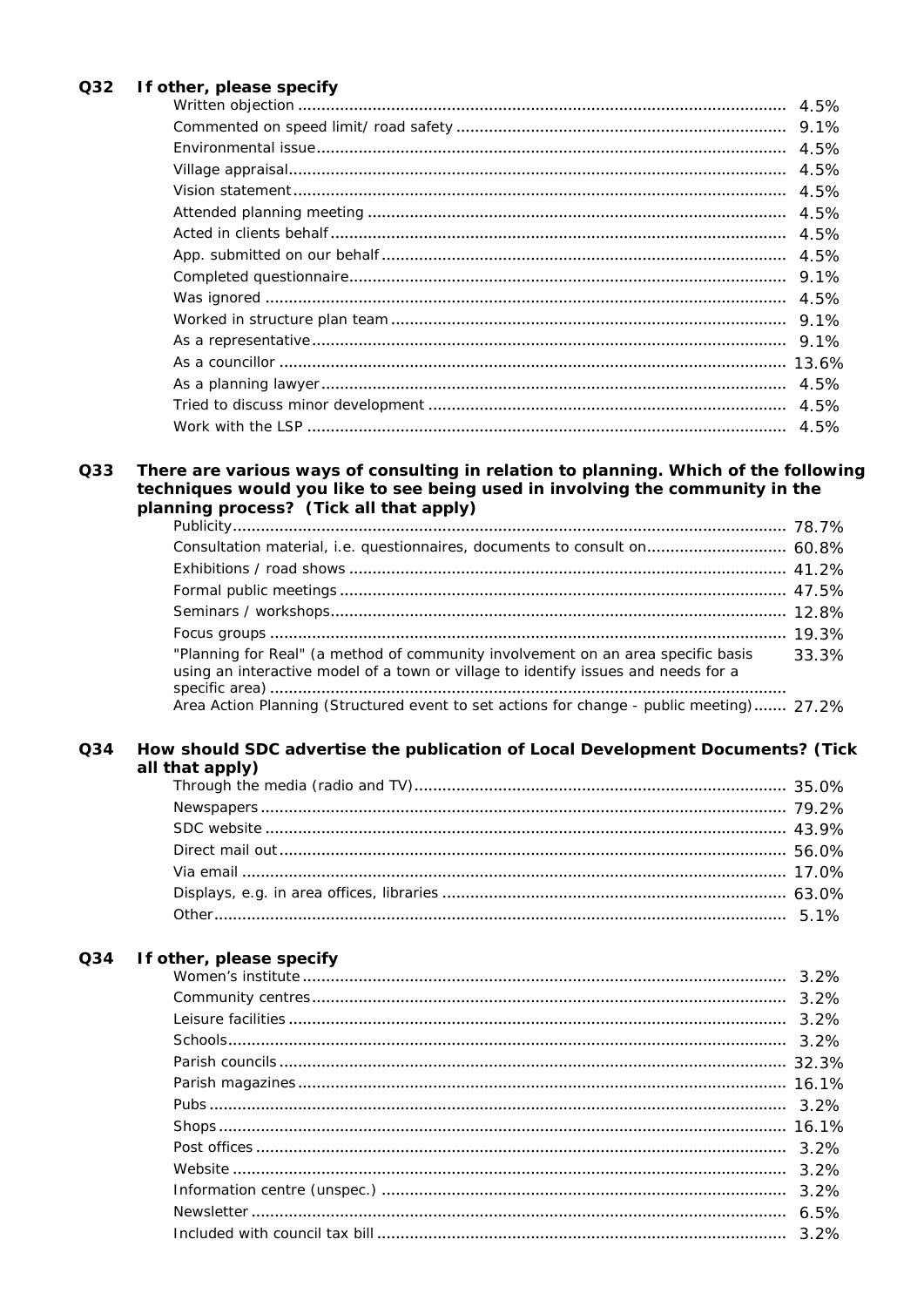|     |                                                                                                  | 3.2%    |
|-----|--------------------------------------------------------------------------------------------------|---------|
|     |                                                                                                  | 3.2%    |
|     |                                                                                                  | 3.2%    |
|     |                                                                                                  |         |
| Q35 | Where should the documents that we intend to produce be made available? (Tick<br>all that apply) |         |
|     |                                                                                                  |         |
|     |                                                                                                  |         |
|     |                                                                                                  |         |
|     |                                                                                                  |         |
| Q35 | If other, please specify                                                                         |         |
|     |                                                                                                  |         |
|     |                                                                                                  |         |
|     |                                                                                                  |         |
|     |                                                                                                  | 1.8%    |
|     |                                                                                                  |         |
|     |                                                                                                  |         |
|     |                                                                                                  |         |
|     |                                                                                                  |         |
|     |                                                                                                  |         |
|     |                                                                                                  |         |
|     |                                                                                                  | $3.5\%$ |
|     |                                                                                                  |         |
|     |                                                                                                  | 1.8%    |
|     |                                                                                                  | 0.9%    |
|     |                                                                                                  | 2.6%    |
|     |                                                                                                  | 7.0%    |
|     |                                                                                                  | 3.5%    |
|     |                                                                                                  | 0.9%    |
|     |                                                                                                  | 0.9%    |
|     |                                                                                                  | 0.9%    |
|     |                                                                                                  |         |
| Q36 | Who are the key groups, businesses or other organisations that we should be<br>involving?        |         |
|     |                                                                                                  |         |
|     |                                                                                                  | 1.2%    |
|     |                                                                                                  |         |
|     |                                                                                                  | $1.2\%$ |
|     |                                                                                                  |         |
|     |                                                                                                  | 6.9%    |
|     |                                                                                                  | 1.4%    |
|     |                                                                                                  | 0.9%    |
|     |                                                                                                  | 0.9%    |
|     |                                                                                                  | 5.5%    |
|     |                                                                                                  | 1.2%    |
|     |                                                                                                  |         |
|     |                                                                                                  |         |
|     |                                                                                                  |         |
|     |                                                                                                  | 4.0%    |
|     |                                                                                                  | 1.4%    |
|     |                                                                                                  | 1.7%    |
|     |                                                                                                  | 1.4%    |
|     |                                                                                                  | 0.9%    |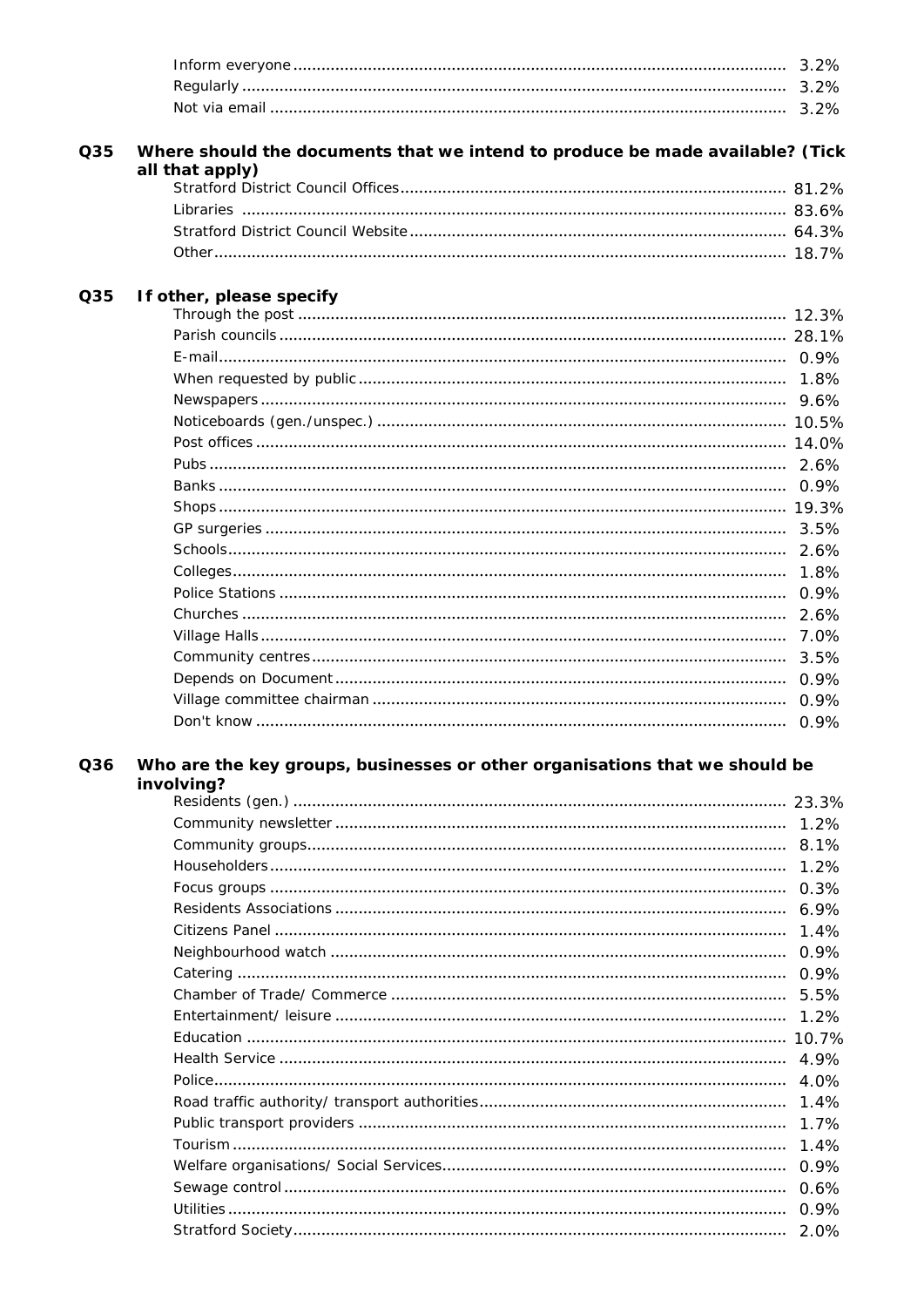|                                                                            | 0.3%         |
|----------------------------------------------------------------------------|--------------|
|                                                                            | 0.9%         |
|                                                                            |              |
|                                                                            |              |
|                                                                            |              |
|                                                                            |              |
|                                                                            |              |
|                                                                            |              |
|                                                                            |              |
|                                                                            | 4.6%         |
|                                                                            | 4.0%         |
|                                                                            | 4.6%         |
|                                                                            | 0.6%         |
|                                                                            | 4.0%         |
|                                                                            | 0.6%         |
|                                                                            | 1.7%         |
|                                                                            | 1.4%         |
|                                                                            | 0.6%         |
|                                                                            | 2.0%         |
|                                                                            | 3.7%         |
|                                                                            | 0.6%         |
|                                                                            | 2.3%         |
|                                                                            | 1.2%         |
|                                                                            | 0.9%         |
|                                                                            |              |
|                                                                            |              |
|                                                                            | 0.6%         |
|                                                                            | 0.9%         |
|                                                                            | 0.6%         |
|                                                                            | 0.6%         |
|                                                                            | 0.3%         |
|                                                                            | 0.3%         |
|                                                                            | 0.6%         |
|                                                                            | 1.7%         |
|                                                                            | 5.5%         |
|                                                                            | 2.9%         |
|                                                                            | 0.3%         |
|                                                                            | 0.6%         |
|                                                                            | 0.3%         |
|                                                                            | 0.3%         |
|                                                                            | 0.3%         |
|                                                                            | 0.3%         |
| People/ organisations should notify council of their interest/ willingness | 0.3%         |
|                                                                            | 0.3%         |
|                                                                            | 1.2%         |
|                                                                            | 0.3%<br>4.6% |

#### How should the District Council involve people in the development control process, Q37 in particular with significant planning applications, i.e. large housing development or town regeneration schemes? (Tick all that apply)

| Via Community Interest Groups, i.e. lobby groups, civic societies 56.6%                        |  |
|------------------------------------------------------------------------------------------------|--|
| Pre-application discussion on significant planning applications through public meetings. 74,0% |  |
|                                                                                                |  |
|                                                                                                |  |